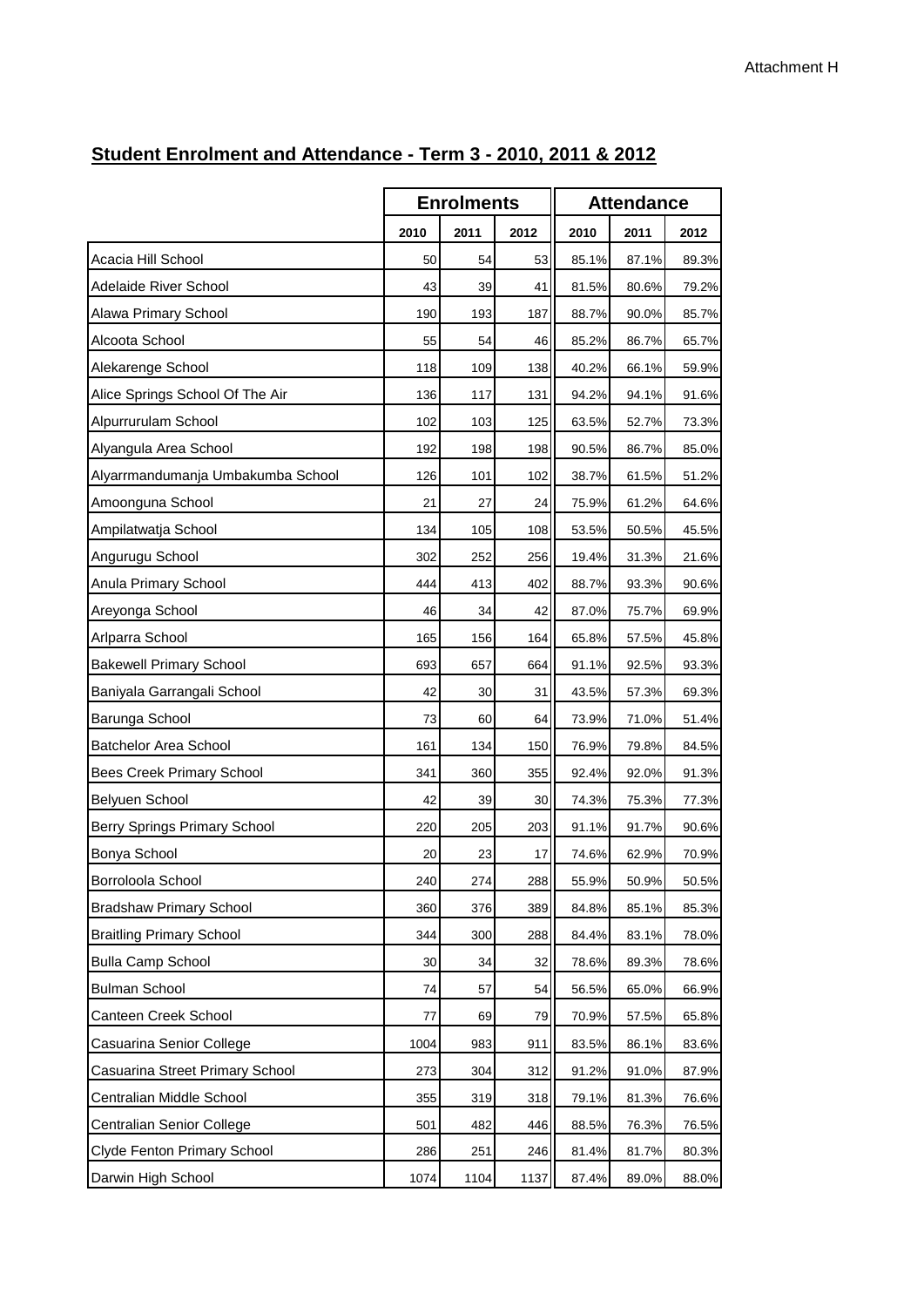| Darwin Middle School           | 606 | 611 | 665 | 85.1% | 88.6%  | 90.6%  |  |
|--------------------------------|-----|-----|-----|-------|--------|--------|--|
| Docker River School            | 57  | 62  | 46  | 64.8% | 61.5%  | 44.4%  |  |
| Dripstone Middle School        | 625 | 628 | 632 | 88.7% | 87.6%  | 88.7%  |  |
| <b>Driver Primary School</b>   | 488 | 453 | 488 | 91.6% | 91.6%  | 89.6%  |  |
| <b>Durack Primary School</b>   | 423 | 378 | 390 | 94.9% | 92.9%  | 94.1%  |  |
| <b>Elliott School</b>          | 81  | 84  | 76  | 67.4% | 62.5%  | 60.1%  |  |
| Epenarra School                | 73  | 75  | 78  | 60.6% | 64.8%  | 58.4%  |  |
| Finke School                   | 39  | 32  | 38  | 68.9% | 57.3%  | 61.2%  |  |
| Gapuwiyak School               | 263 | 272 | 282 | 49.6% | 47.0%  | 46.5%  |  |
| Gillen Primary School          | 284 | 298 | 306 | 84.3% | 84.5%  | 85.0%  |  |
| Girraween Primary School       | 355 | 378 | 407 | 93.1% | 93.0%  | 92.0%  |  |
| <b>Gray Primary School</b>     | 366 | 368 | 365 | 86.1% | 88.3%  | 87.2%  |  |
| Gunbalanya School              | 313 | 361 | 277 | 44.2% | 30.0%  | 49.6%  |  |
| <b>Haasts Bluff School</b>     | 36  | 25  | 41  | 70.5% | 79.8%  | 73.9%  |  |
| Harts Range School             | 69  | 65  | 86  | 53.0% | 44.5%  | 67.2%  |  |
| <b>Henbury School</b>          | 78  | 78  | 80  | 83.8% | 86.7%  | 85.9%  |  |
| Howard Springs Primary School  | 300 | 275 | 261 | 89.8% | 91.2%  | 87.6%  |  |
| Humpty Doo Primary School      | 398 | 412 | 419 | 88.9% | 88.7%  | 89.4%  |  |
| Imanpa School                  | 21  | 37  | 29  | 75.9% | 59.1%  | 51.5%  |  |
| Jabiru Area School             | 298 | 277 | 298 | 75.9% | 73.6%  | 76.8%  |  |
| Jilkminggan School             | 110 | 96  | 113 | 61.1% | 60.3%  | 54.8%  |  |
| Jingili Primary School         | 301 | 310 | 341 | 89.8% | 91.1%  | 91.4%  |  |
| Kalkaringi School              | 185 | 125 | 143 | 51.0% | 65.9%  | 66.0%  |  |
| Karama Primary School          | 282 | 251 | 225 | 84.8% | 84.7%  | 85.4%  |  |
| Katherine High School          | 543 | 536 | 598 | 80.6% | 74.8%  | 70.3%  |  |
| Katherine School Of The Air    | 213 | 234 | 250 | 99.5% | 100.0% | 100.0% |  |
| Katherine South Primary School | 320 | 340 | 372 | 87.8% | 87.2%  | 85.5%  |  |
| Lajamanu School                | 165 | 174 | 201 | 37.5% | 57.2%  | 41.7%  |  |
| Laramba School                 | 62  | 64  | 68  | 68.6% | 76.7%  | 60.4%  |  |
| Larapinta Primary School       | 334 | 319 | 296 | 88.1% | 85.8%  | 90.4%  |  |
| Larrakeyah Primary School      | 331 | 327 | 363 | 90.1% | 91.4%  | 90.9%  |  |
| Leanyer Primary School         | 552 | 574 | 569 | 91.1% | 90.0%  | 92.1%  |  |
| Ludmilla Primary School        | 139 | 123 | 130 | 82.6% | 85.9%  | 83.1%  |  |
| MacFarlane Primary School      | 252 | 240 | 205 | 79.6% | 75.6%  | 78.1%  |  |
| Malak Primary School           | 288 | 277 | 285 | 84.6% | 86.9%  | 84.8%  |  |
| Mamaruni School                | 62  | 70  | 79  | 67.6% | 75.7%  | 62.2%  |  |
| Maningrida School              | 668 | 614 | 642 | 31.1% | 36.5%  | 43.6%  |  |
| Manunda Terrace Primary School | 237 | 223 | 231 | 87.0% | 88.5%  | 83.8%  |  |
| Manyallaluk School             | 21  | 28  | 28  | 76.7% | 85.3%  | 65.9%  |  |
| Mataranka School               | 44  | 48  | 45  | 86.8% | 88.2%  | 91.8%  |  |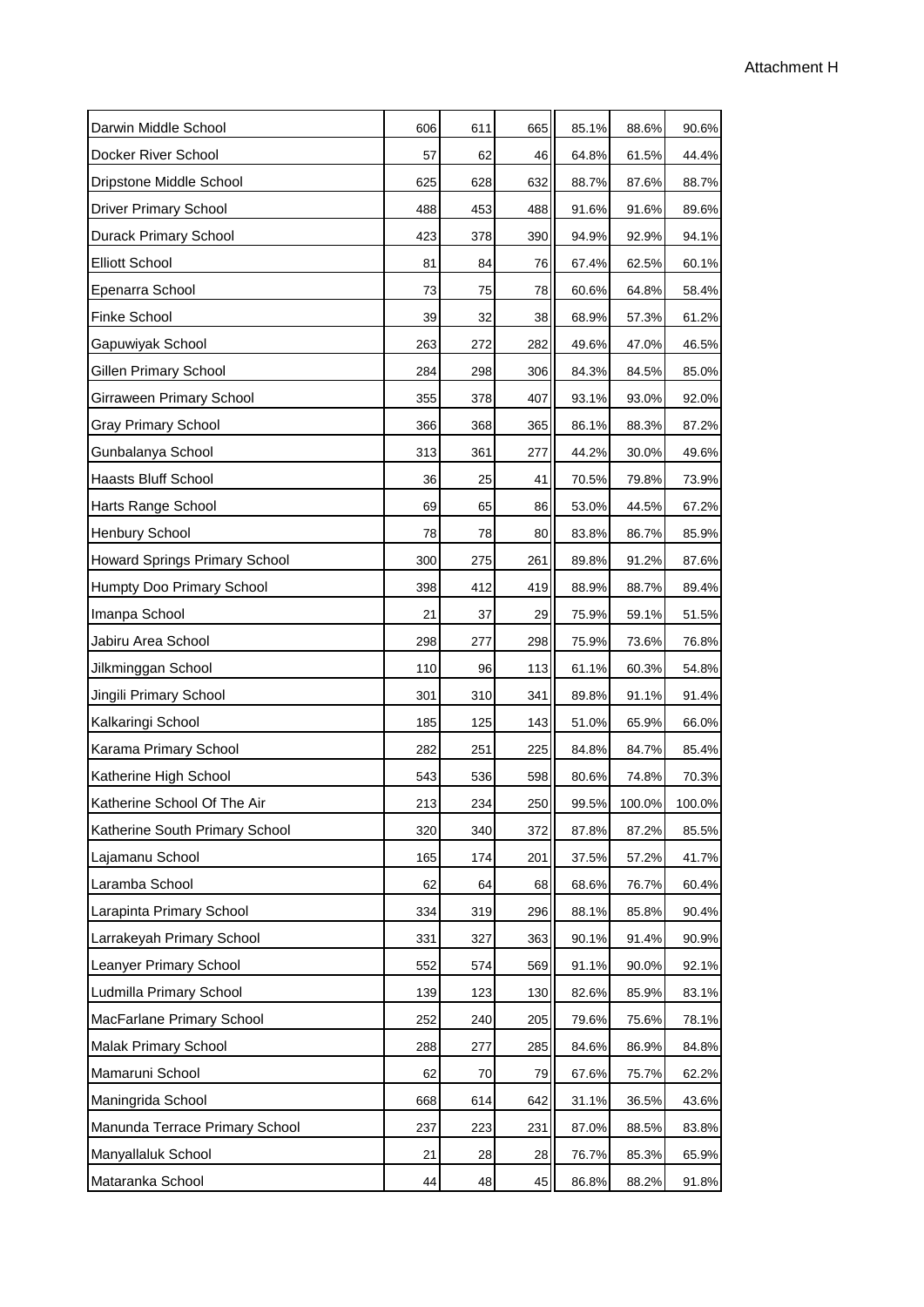| Middle Point School                      | 34  | 33  | 32  | 85.2%  | 79.2%  | 81.7%  |
|------------------------------------------|-----|-----|-----|--------|--------|--------|
| Milikapiti School                        | 80  | 76  | 75  | 76.0%  | 73.8%  | 77.0%  |
| Milingimbi School                        | 363 | 299 | 331 | 51.3%  | 37.9%  | 48.1%  |
| <b>Millner Primary School</b>            | 258 | 247 | 239 | 81.5%  | 85.6%  | 85.4%  |
| Milyakburra School                       | 29  | 35  | 43  | 82.1%  | 76.1%  | 65.2%  |
| Minyerri School                          | 188 | 169 | 167 | 86.3%  | 83.7%  | 73.3%  |
| Moil Primary School                      | 310 | 321 | 329 | 89.4%  | 91.5%  | 92.1%  |
| Moulden Primary School                   | 440 | 454 | 437 | 82.2%  | 85.9%  | 85.1%  |
| Mount Allan School                       | 53  | 78  | 79  | 71.9%  | 56.4%  | 49.3%  |
| Mulga Bore School                        | 24  | 30  | 28  | 77.1%  | 71.7%  | 36.0%  |
| Murray Downs School                      | 33  | 35  | 40  | 76.6%  | 79.3%  | 79.6%  |
| Mutitjulu School                         | 27  | 31  | 31  | 68.4%  | 55.8%  | 60.0%  |
| Nakara Primary School                    | 469 | 470 | 491 | 90.5%  | 91.8%  | 90.9%  |
| Nemarluk School                          | 122 | 128 | 138 | 85.9%  | 87.4%  | 88.1%  |
| <b>Neutral Junction School</b>           | 19  | 16  | 23  | 54.8%  | 60.4%  | 66.0%  |
| Nganambala School                        | 27  | 26  | 28  | 87.9%  | 85.8%  | 93.8%  |
| Nganmarriyanga School                    | 132 | 140 | 124 | 66.3%  | 59.9%  | 68.9%  |
| <b>Ngukurr School</b>                    | 269 | 284 | 300 | 57.9%  | 58.3%  | 57.2%  |
| Nhulunbuy High School                    | 274 | 260 | 274 | 84.8%  | 82.5%  | 83.5%  |
| Nhulunbuy Primary School                 | 540 | 626 | 586 | 85.9%  | 84.1%  | 86.6%  |
| Nightcliff Middle School                 | 256 | 251 | 232 | 83.4%  | 83.4%  | 88.1%  |
| <b>Nightcliff Primary School</b>         | 459 | 480 | 512 | 90.1%  | 91.9%  | 90.7%  |
| Northern Territory Open Education Centre | 666 | 694 | 614 | 100.0% | 100.0% | 100.0% |
| Ntaria School                            | 153 | 186 | 193 | 64.6%  | 59.0%  | 46.7%  |
| Numbulwar School                         | 208 | 178 | 162 | 37.2%  | 39.9%  | 44.8%  |
| Nyirripi School                          | 44  | 43  | 57  | 39.5%  | 58.5%  | 54.4%  |
| <b>Palmerston Senior College</b>         | 902 | 601 | 412 | 81.7%  | 76.2%  | 78.8%  |
| Papunya School                           | 73  | 113 | 106 | 54.4%  | 62.2%  | 49.6%  |
| Parap Primary School                     | 479 | 498 | 530 | 91.6%  | 93.0%  | 91.9%  |
| Peppimenarti School                      | 53  | 51  | 49  | 82.2%  | 84.3%  | 86.9%  |
| Pigeon Hole School                       | 28  | 36  | 24  | 78.4%  | 66.0%  | 91.8%  |
| Pine Creek School                        | 60  | 56  | 51  | 67.6%  | 76.8%  | 79.4%  |
| Pularumpi School                         | 69  | 67  | 75  | 80.2%  | 83.0%  | 80.9%  |
| Ramingining School                       | 269 | 212 | 254 | 50.7%  | 54.6%  | 49.7%  |
| Robinson River School                    | 62  | 66  | 76  | 71.9%  | 63.4%  | 59.2%  |
| Rosebery Middle School                   |     | 518 | 714 |        | 89.2%  | 84.6%  |
| <b>Rosebery Primary School</b>           |     | 305 | 395 |        | 92.0%  | 92.1%  |
| Ross Park Primary School                 | 411 | 443 | 436 | 91.0%  | 90.4%  | 91.6%  |
| Sadadeen Primary School                  | 250 | 250 | 239 | 77.2%  | 76.5%  | 79.9%  |
| Sanderson Middle School                  | 521 | 512 | 470 | 83.5%  | 86.5%  | 84.0%  |